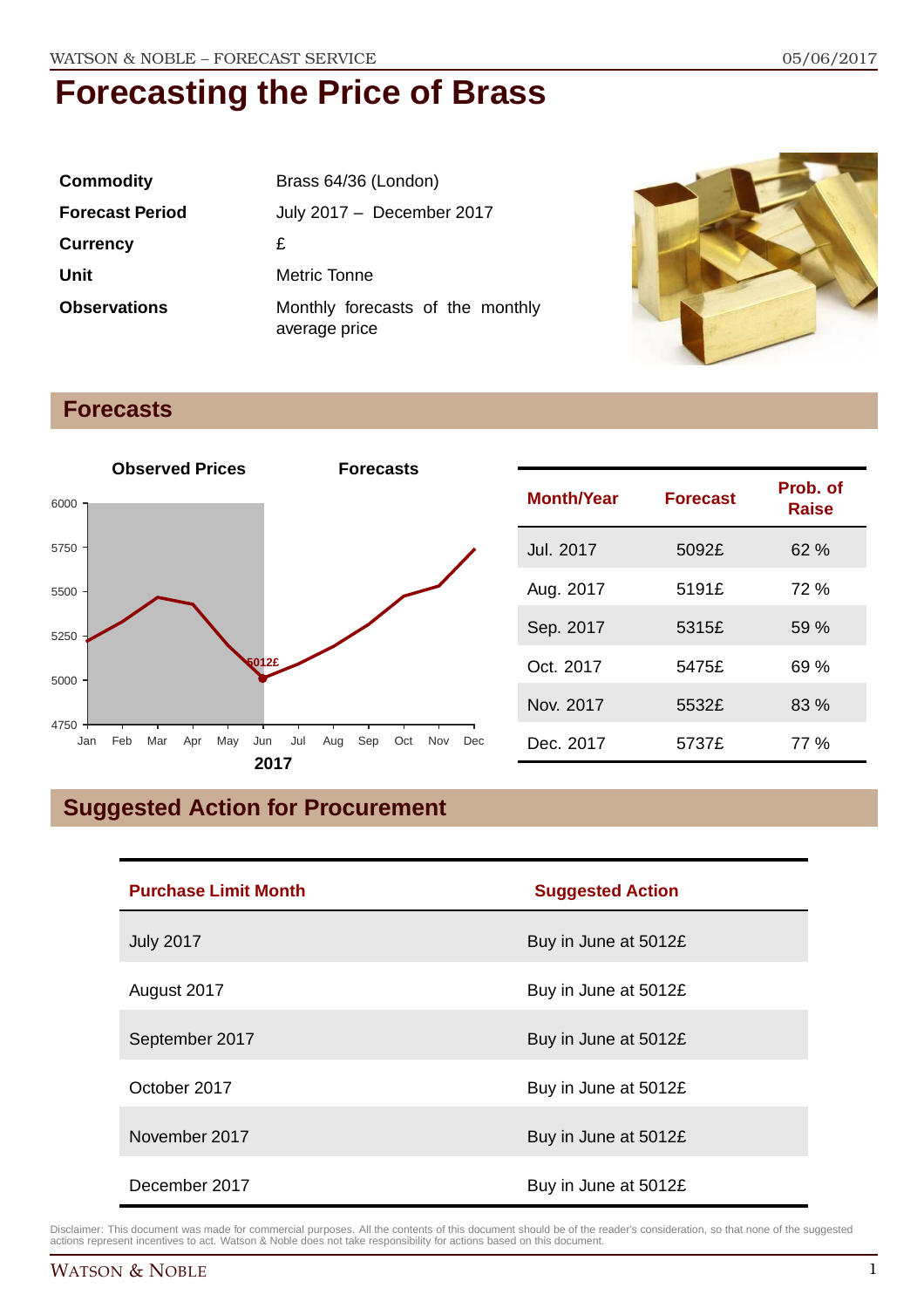## **Impact Analysis: One Month Forecast**



Our algorithm forecasts a higher price of Brass in one month: it is expectable that the price increases 1.59% from 5012£ to 5092£ until the beginning of July.

## **Indices of Factors**



#### **Interpretation**

- **Decrease of Supply**: Positive pressure of the Supply index
- **Increase of Demand**: Positive pressure of the Demand index
- **Considerably positive pressure of the index of Brass**
- Positive pressure of the index of variables representing the market upstream
- Positive pressure of the index of variables representing the market downstream
- Negative pressure of the financial index
- Negative pressure of other commodities and other factors
- Focus on US, Euro, and Canada

#### **Impact per Country**

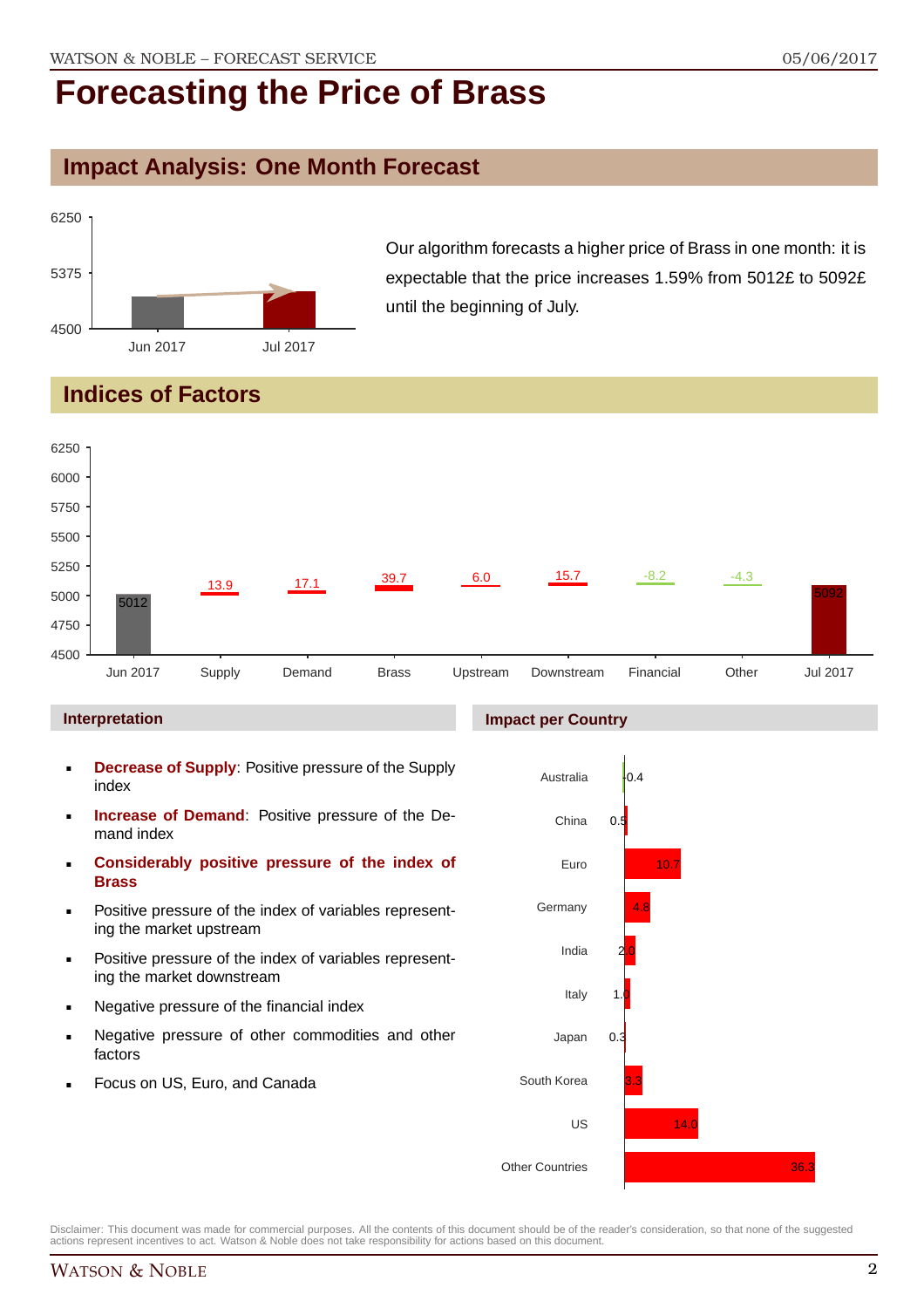### **Impact Analysis: Two Months Forecast**



Our algorithm forecasts a higher price of Brass in two months: it is expectable that the price increases 3.57% from 5012£ to 5191£ until the beginning of August.

## **Indices of Factors**



#### **Interpretation**

- **Decrease of Supply**: Positive pressure of the Supply index
- **Increase of Demand**: Positive pressure of the Demand index
- **Considerably positive pressure of the index of Brass**
- Negative pressure of the index of variables representing the market upstream
- Positive pressure of the index of variables representing the market downstream
- Slightly positive pressure of the financial index
- Positive pressure of other commodities and other factors
- Focus on Germany, France, and Canada



Disclaimer: This document was made for commercial purposes. All the contents of this document should be of the reader's consideration, so that none of the suggested actions represent incentives to act. Watson & Noble does not take responsibility for actions based on this document.

#### **Impact per Country**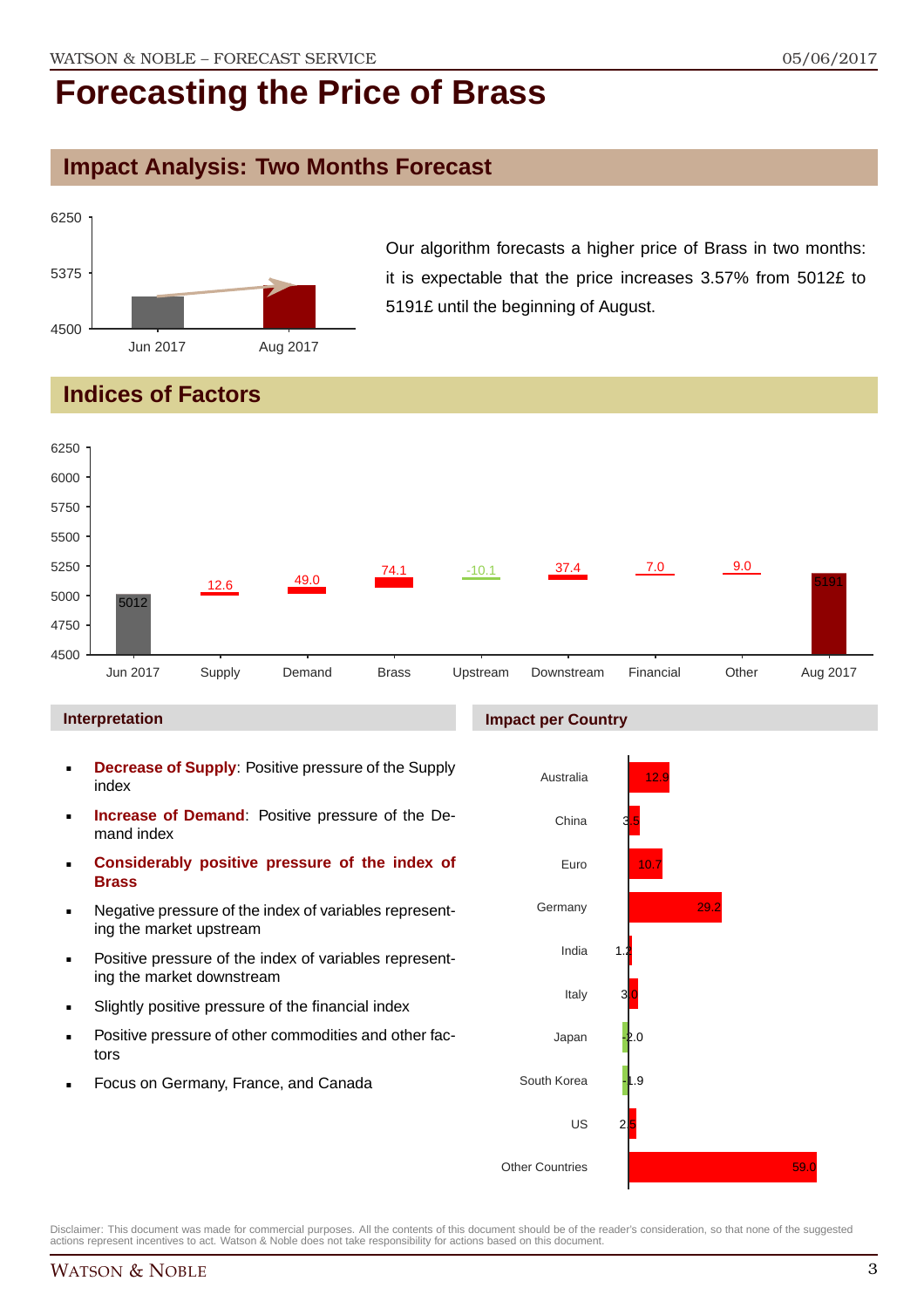## **Impact Analysis: Three Months Forecast**



Our algorithm forecasts a higher price of Brass in three months: it is expectable that the price increases 6.05% from 5012£ to 5315£ until the beginning of September.

## **Indices of Factors**



#### **Interpretation**

- **Decrease of Supply**: Positive pressure of the Supply index
- **Considerable increase of Demand**: Positive pressure of the Demand index
- **Considerably positive pressure of the index of Brass**
- Negative pressure of the index of variables representing the market upstream
- **Considerably positive pressure of the index of variables representing the market downstream**
- Positive pressure of the financial index
- Negative pressure of other commodities and other factors
- Focus on UK, Germany, and Canada

#### **Impact per Country**

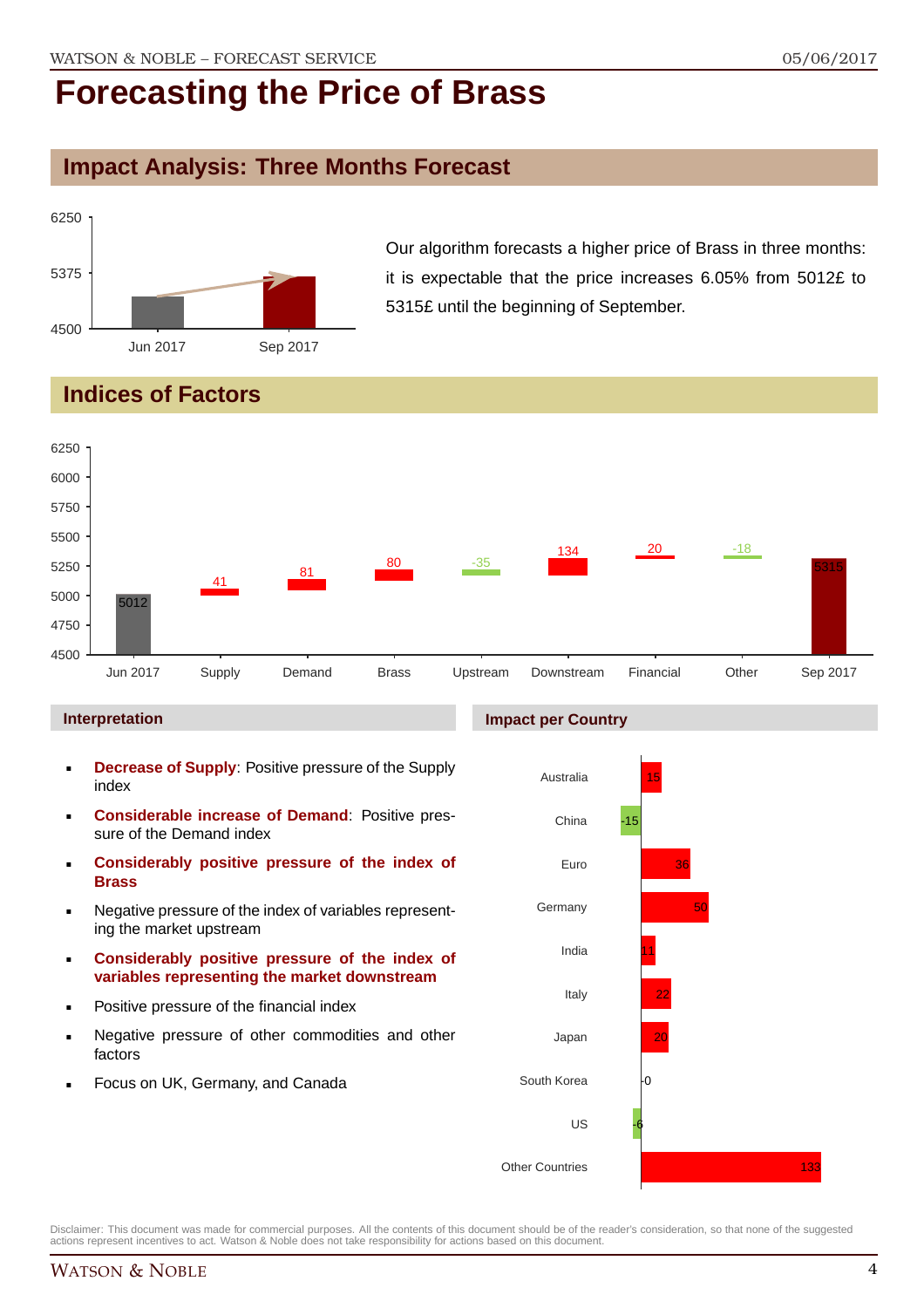## **Impact Analysis: Four Months Forecast**



Our algorithm forecasts a higher price of Brass in four months: it is expectable that the price increases 9.23% from 5012£ to 5475£ until the beginning of October.

## **Indices of Factors**



#### **Interpretation**

- **Decrease of Supply**: Positive pressure of the Supply index
- **Considerable increase of Demand**: Positive pressure of the Demand index
- **Considerably positive pressure of the index of Brass**
- Negative pressure of the index of variables representing the market upstream
- **Considerably positive pressure of the index of variables representing the market downstream**
- Positive pressure of the financial index
- Slightly negative pressure of other commodities and other factors
- Focus on Euro, France, and US

#### **Impact per Country**

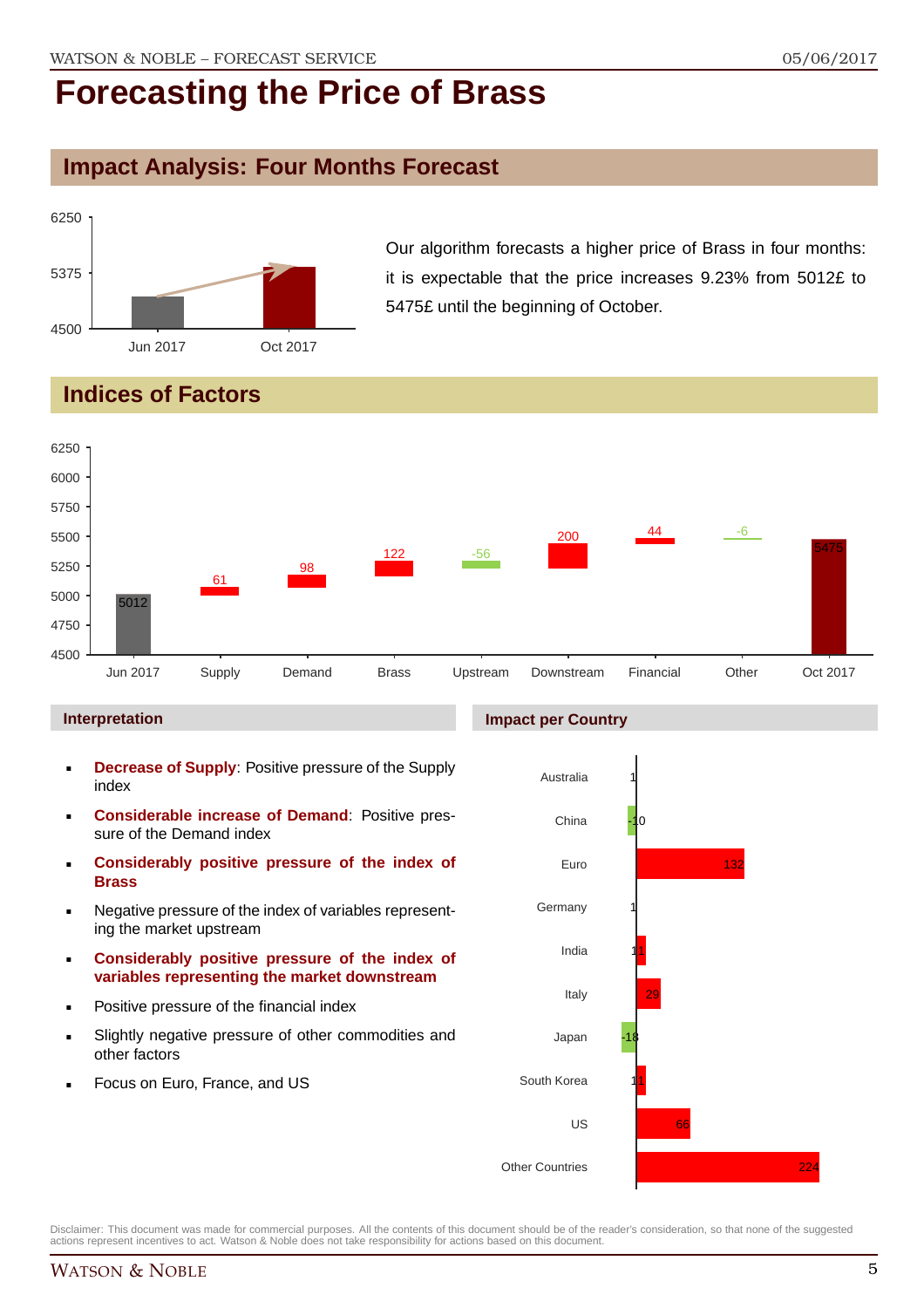### **Impact Analysis: Five Months Forecast**



Our algorithm forecasts a higher price of Brass in five months: it is expectable that the price increases 10.37% from 5012£ to 5532£ until the beginning of November.

## **Indices of Factors**



#### **Interpretation**

- **Considerable decrease of Supply**: Positive pressure of the Supply index
- **Increase of Demand**: Positive pressure of the Demand index
- **Considerably positive pressure of the index of Brass**
- Negative pressure of the index of variables representing the market upstream
- **Considerably positive pressure of the index of variables representing the market downstream**
- **Considerably positive pressure of the financial index**
- Negative pressure of other commodities and other factors
- Focus on Euro, France, and Denmark



Disclaimer: This document was made for commercial purposes. All the contents of this document should be of the reader's consideration, so that none of the suggested actions represent incentives to act. Watson & Noble does not take responsibility for actions based on this document.

#### **Impact per Country**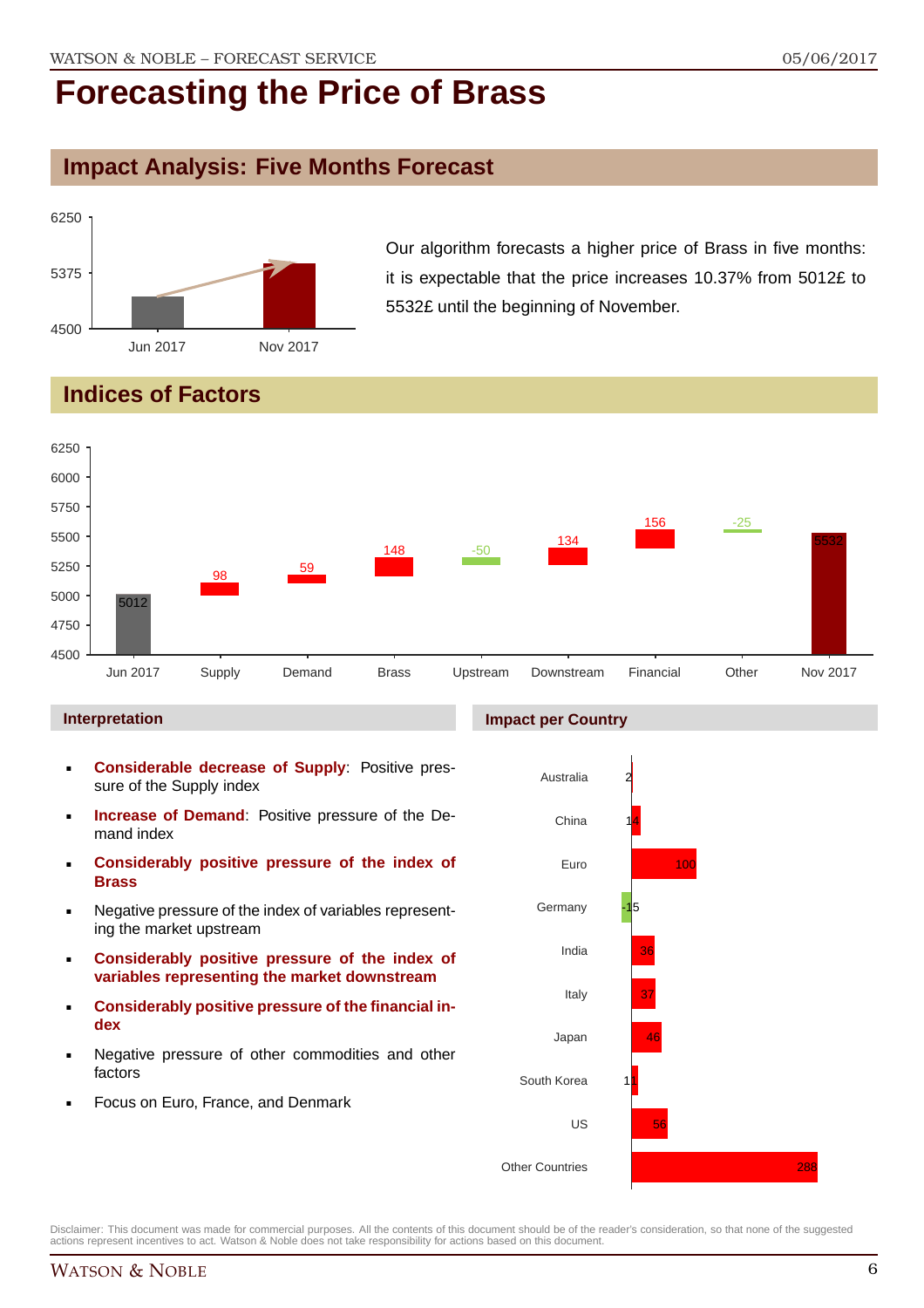## **Impact Analysis: Six Months Forecast**



Our algorithm forecasts a higher price of Brass in six months: it is expectable that the price increases 14.46% from 5012£ to 5737£ until the beginning of December.

## **Indices of Factors**



#### **Interpretation**

- **Decrease of Supply**: Positive pressure of the Supply index
- **Considerable increase of Demand**: Positive pressure of the Demand index
- **Considerably positive pressure of the index of Brass**
- Positive pressure of the index of variables representing the market upstream
- **Considerably positive pressure of the index of variables representing the market downstream**
- **Considerably positive pressure of the financial index**
- Positive pressure of other commodities and other factors
- Focus on France, Denmark, and UK

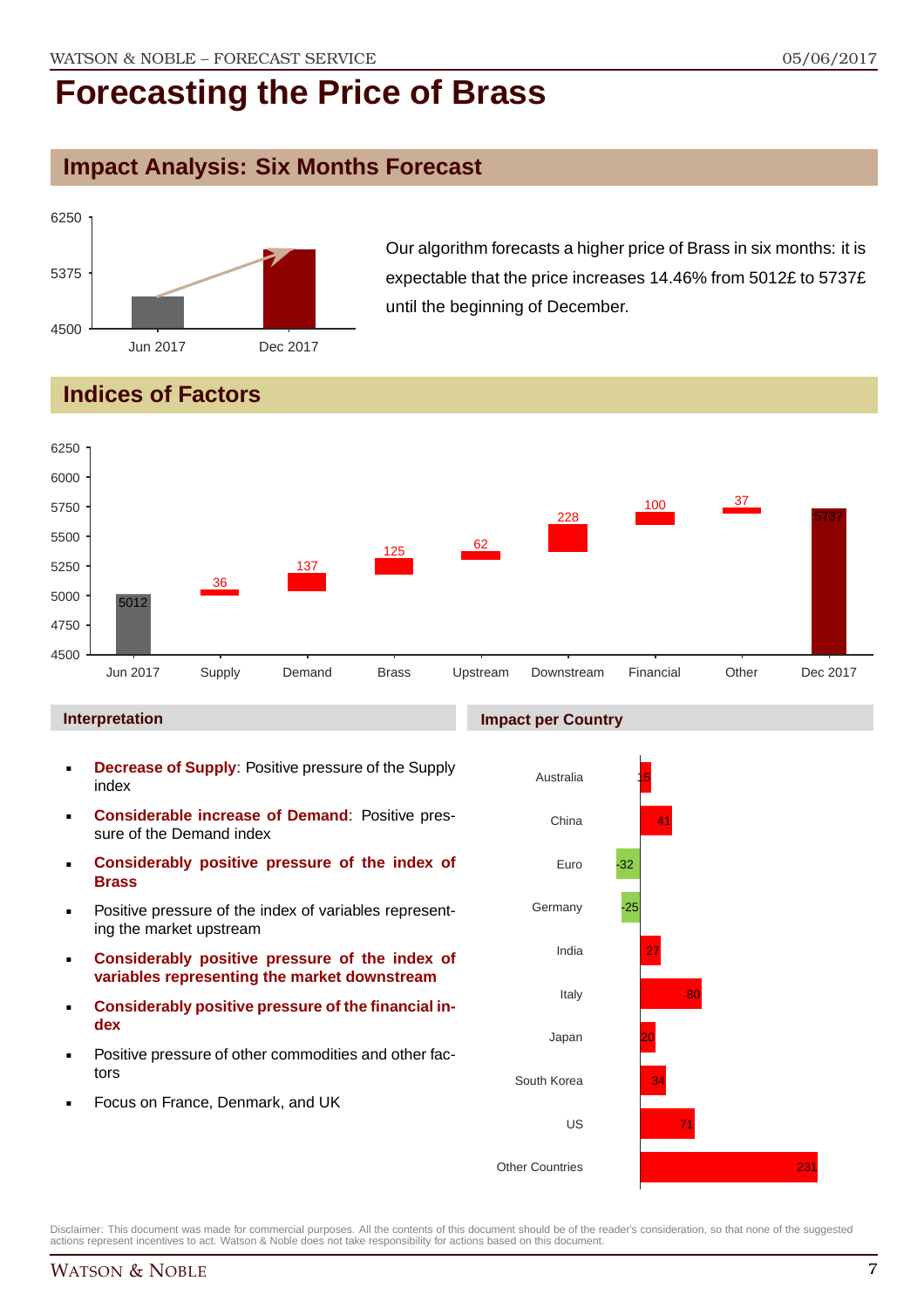## **APPENDIX – Technical Explanation of the Impact Analysis**

In this appendix, we explain the impact analysis of the factors that most contribute for our forecasts.

This Impact Analysis is conducted individually for **each time horizon**, allowing for a distinction between the indices of variables that contribute for our forecasts at short and medium run.

For each time horizon, our analysis has **two components**: first, we present the impact of variables grouped by **indices of factors**; second we present the impact of variables grouped by **indices of countries**.

### **Indices of Factors**

**Indices of factors** are indices of the weighted contributions of the variables grouped in those factors.

**Supply Index**: composed of macroeconomic variables of the producing and exporting countries. It includes variables such as production, exchange rates, inflation, monetary policy, and wages. For example, an increase in wages implies higher production costs which should (in linear, general, and ceteris paribus terms) generate an incentive to increase prices;

**Demand index**: composed of macroeconomic variables of the consuming and importing countries. It includes variables such as production, exchange rates, inflation, monetary policy, and wages. For example, a decrease in a consumer confidence index should (in linear, general, and ceteris paribus terms) increase savings and decrease demand, leading to lower prices;

**Brass Index**: composed of variables related to Brass. It includes variables such as the price of Brass in different regions of the world and exports, imports, and producer prices of Brass in some countries. For example, an increase in the price of Brass in other region may imply an increase in the price of Brass in Europe due to arbitrage movements;

**Upstream index**: composed of variables related to Copper and Zinc. It includes variables such as the price and exports, imports, and producer prices of the inputs in some countries. For example, an increase in the price of Copper should (in linear, general, and ceteris paribus terms) generate an increase in the price of Brass;